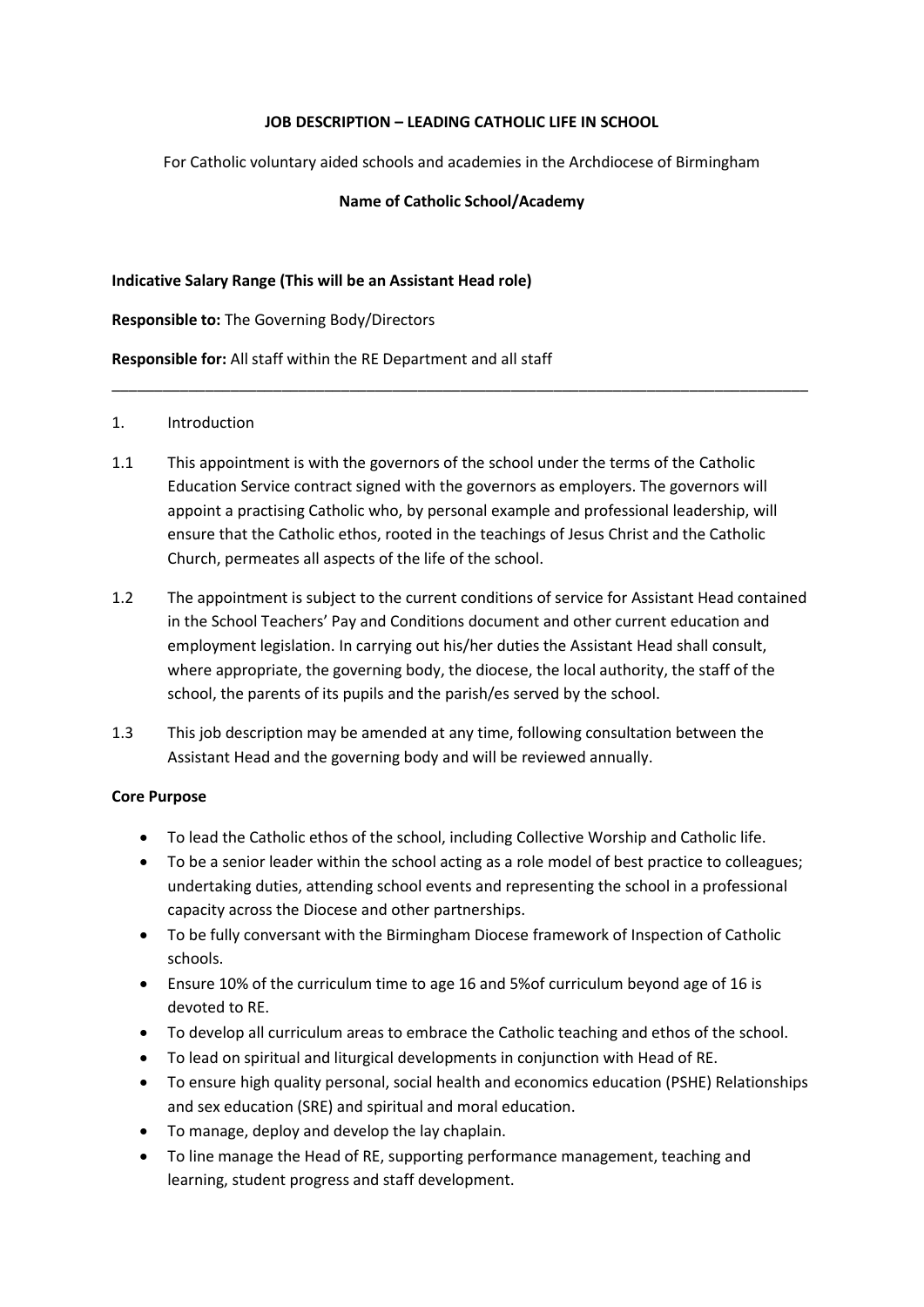- Effectively manage financial and physical resources to ensure highlights Catholic life.
- Ensure the Catholic ethos of the school is promoted to all staff and students irrespective of their faith or no-faith.
- Monitor and evaluate the impact of Catholicity on the academic and pastoral welfare of the students.
- Report to Governors on the activities and spiritual development of Catholicism in the school.
- Provide induction, continual professional development and bespoke training to meet the needs of all staff regarding Catholic life.
- Along with the Headteacher and the Senior Leadership Team, be the beacon of representation in the core values of our school.

# **Strategic Direction and Development**

- Develop and ensure implementation of a whole-school policy for Catholic Life in line with the aims and policies of the school.
- Produce short, medium and long-term plans to develop Catholic life in relation to:
	- resources
	- staff professional development requirements

- the aims of the school, and its policies and practices and ensure this is integrated into the school development plan.

- Lead the spiritual development of all students and staff (Catholic and non Catholic) across the school.
- Organise and lead on the school mission.
- Work with all dimensions of Catholic life, including, Chaplaincy and our feeder parishes to provide cohesion and continuity.
- Lead on the school's fund raising linked to the Liturgical Calendar and external events.
- Promote and support the Liturgical work of the school and act as our link to the Diocese.
- Foster and consolidate links with our immediate communities and parishes, including working with our parish priest.
- Communicate to staff, students and Governors, current thinking and guidance of the Catholic Church.
- Monitor and evaluate all aspects of the Catholic Life of the school and ensure the highest quality of provision. This should be creative, innovative and universal to engage all students in our community.
- Work closely with the Headteacher in preparing and delivering the Section 48 inspection, including the key documentation.
- Line manage Head of RE to monitor RE plans and targets together with pupil progress.
- Coordinate the work of chaplaincy in conjunction with Head of RE, Chaplain, Eucharistic Ministers and SLT.
- Link with Governor who is responsible for RE and Catholic Life.
- Use Diocesan, national, local and school management data effectively to monitor standards of achievement across the school in RE and Catholic Life.
- Report to Governor meetings where appropriate.
- Be involved in the extra curricular life of the school, both RE and non RE related, e.g. charity work, residential trips.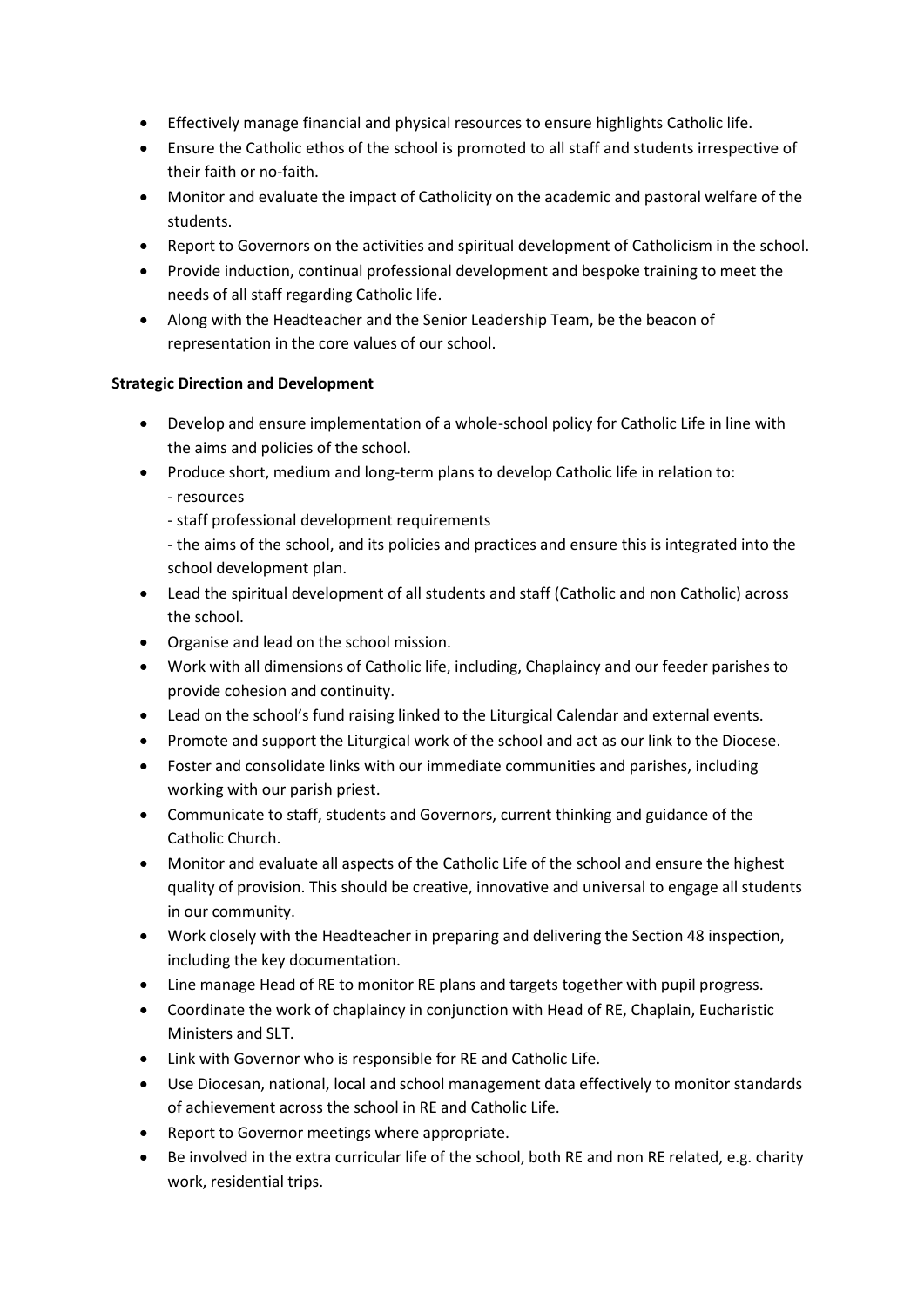### **Teaching and Learning**

- Ensure the school is following the requirements of the exam board and meet with requirements of the Catholic Education Directory.
- Oversee curriculum coverage, continuity and progression in RE throughout the school and ensure it is meeting Diocesan requirements.
- Support and guide colleagues to select the most appropriate teaching and learning methods and resources to ensure Catholic Life is experienced in all curriculum areas.
- Support RE departments in their self evaluation by monitoring teaching and learning to achieve outstanding status in all aspects by:
	- Observation
	- Learning walks
	- Book scrutiny
	- Data analysis
	- External verification

# **Leading and Managing Staff**

- Lead professional development of staff through example and support to ensure full knowledge and understanding of what RE and Catholic Life should be in school.
- Support staff with training and resources for them to produce high quality prayer, assembly and liturgy.
- Develop the liturgical calendar and link to the school monitoring calendar.
- Lead and support staff to provide school retreats and mission.
- Develop partner school links and community in activities that develop the Catholic life of the school.
- Lead all staff to understand the importance of support for SEN, PP students and pastoral care of all in living out the virtues of our school.

# **Accountability**

- Annually evaluate 'The framework for inspection of schools' and reports to Headteacher/Principal, SLT and Governors.
- Communicate effectively, orally and in writing to a range of audiences e.g. staff, students, parents and governors.
- Discuss with Headteacher/Principal the progress of RE regarding data and development plan and section 48.
- Secure understanding of strategies for performance managements and appraise designated members of staff.
- Establish resource and staff requirements for RE and Catholic life and inform the Headteacher/Principal costs ad priorities.
- Keep abreast of all curriculum developments to ensure that Catholic values are supported.
- Ensure that the school environment reflect the ethos of a Catholic school.
- Report to Governors as required.